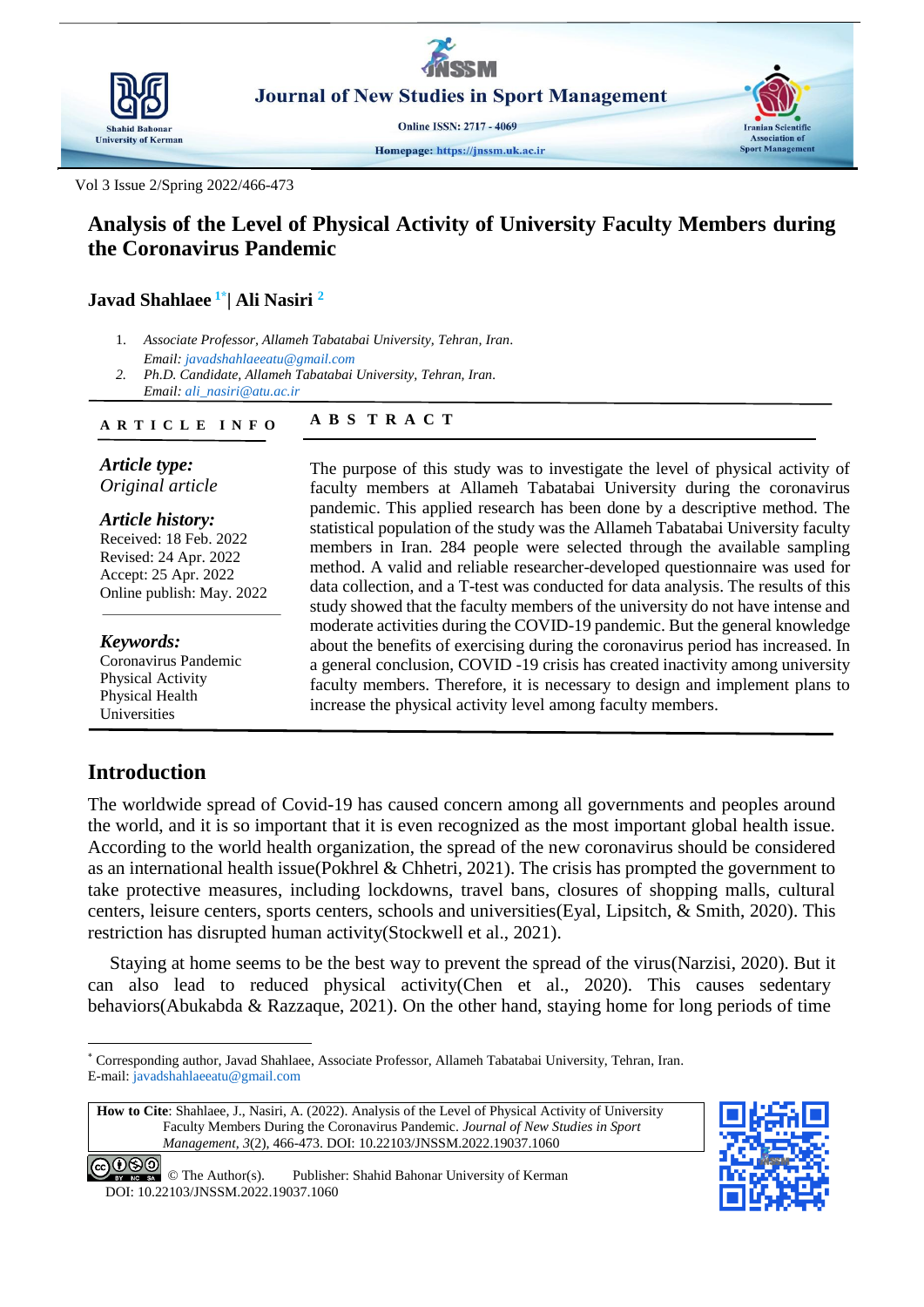can increase anxiety and depression[\(Hyland et al., 2020\)](#page-6-4). However, regular physical activity is associated with health[\(Sailani et al., 2019\)](#page-6-5).

Physical activity reduces the levels of mental and emotional disorders, reduces musculoskeletal disorders[\(D. Woods, Breslin, & Hassan, 2017\)](#page-6-6), increases self-confidence[\(P.-J. Chang, Wray, & Lin,](#page-5-2)  [2014\)](#page-5-2), and reduces levels of stress, anxiety and depression[\(Y.-C. Chang, Yeh, Pai, & Huang, 2018\)](#page-5-3). In this regard, research shows that regular physical activity leads to strengthening the immune system, which is one of the most important factors in combating Coronavirus disease[\(Li et al., 2020\)](#page-6-7). Exercise at home using a variety of safe, simple and applicable exercises is suitable to prevent sedentary lifestyle. These exercises can include stretching, balance, dynamic, and other weight-bearing exercises. Maintaining regular physical activity and daily exercise at home is an important strategy for a healthy life during the coronavirus crisis[\(Wang et al., 2020\)](#page-6-8).

There has been a lot of research on the benefits of physical activity in Covid-19 conditions. These studies show the benefits of physical activity. Even relatively low volume of simple physical activity, such as walking or cycling has been shown to induce favorable effects on various metabolic markers in healthy and diseased population. As little as 15 min of post-meal walking may blunt the glycemic response in healthy women and in women at risk of diabetes. Takaishi et al. found that 6 min of another easily available physical activity, stair climbing and descending sufficed to reduce postprandial glucose levels in inactive middle aged men with impaired glucose tolerance [\(Füzéki,](#page-6-9)  [Groneberg, & Banzer, 2020\)](#page-6-9).

A goal of any beginning PA or exercise program is to progressively work toward completing at least one-half hour of moderate PA every day or at least twenty minutes of vigorous PA every other day of the week. Ideally, strengthening-type activities are included in daily activities at least twice a week. Individuals susceptible to chronic diseases such as cardiovascular or pulmonary disease should seek advice from health care providers regarding safe exercises[\(J. A. Woods et al., 2020\)](#page-7-0). Recommendations for children and youth aged five to 17 years are the accumulation of at least 60 minutes of moderate - to vigorous-intensity daily PA. In addition, vigorous-intensity activities that strengthen muscle and bone are recommended at least three times per week[\(Maugeri et al., 2020\)](#page-6-10).

As mentioned, the public health recommendations (i.e., stay-at-home orders, closures of parks, gymnasiums, and fitness centers) to prevent SARS-CoV-2 spread have the potential to reduce daily physical activity (PA). These recommendations are unfortunate because daily exercise may help combat the disease by boosting our immune systems and counteracting some of the co-morbidities like obesity, diabetes, hypertension, and serious heart conditions that make us more susceptible to severe COVID-19 illness. The COVID-19 pandemic has a negative impact on physical activity. Because the level of physical activity reduction caused levels of mood disorders, physical activity programs should be highly encouraged [\(Puccinelli et al., 2021\)](#page-6-11).

Puccinelli et al. (2021) found that the level of physical activity during the social distancing caused by COVID-19 pandemic was lower than the period before the pandemic[\(Puccinelli et al., 2021\)](#page-6-11). According to a study conducted by Amini et al. (2020), the level of physical activity decreased significantly during COVID-19 compared to pre-COVID-19 in both sexes and age groups[\(Amini et](#page-5-4)  [al., 2020\)](#page-5-4). Different research conducted around the world demonstrated that physical activity behaviors changed during COVID-19 pandemic, and some studies showed that while most people decreased their physical activities, some increased their[\(Caputo & Reichert, 2020;](#page-5-5) [Constant,](#page-6-12)  [Conserve, Gallopel-Morvan, & Raude, 2020;](#page-6-12) [Maltagliati et al., 2021\)](#page-6-13).

One of the sections of society that has been affected by coronavirus is the academic community. Many international students returned home and the student dormitory was temporarily closed. On the other hand, university staff and Faculty members are restricted from going to university, and like most people, they follow a strategy of staying home[\(GÜNER, Hasanoğlu, & Aktaş, 2020\)](#page-6-14). Therefore, considering an integrated and comprehensive approach for reducing the inactivity caused by COVID-19 is of great importance [\(Amini et al., 2020\)](#page-5-4). Findings of López-Valenciano (2021) showed that physical activity level university students has been reduced during the COVID-19 pandemic in different countries [\(López-Valenciano, Suárez-Iglesias, Sanchez-Lastra, & Ayán, 2021\)](#page-6-15).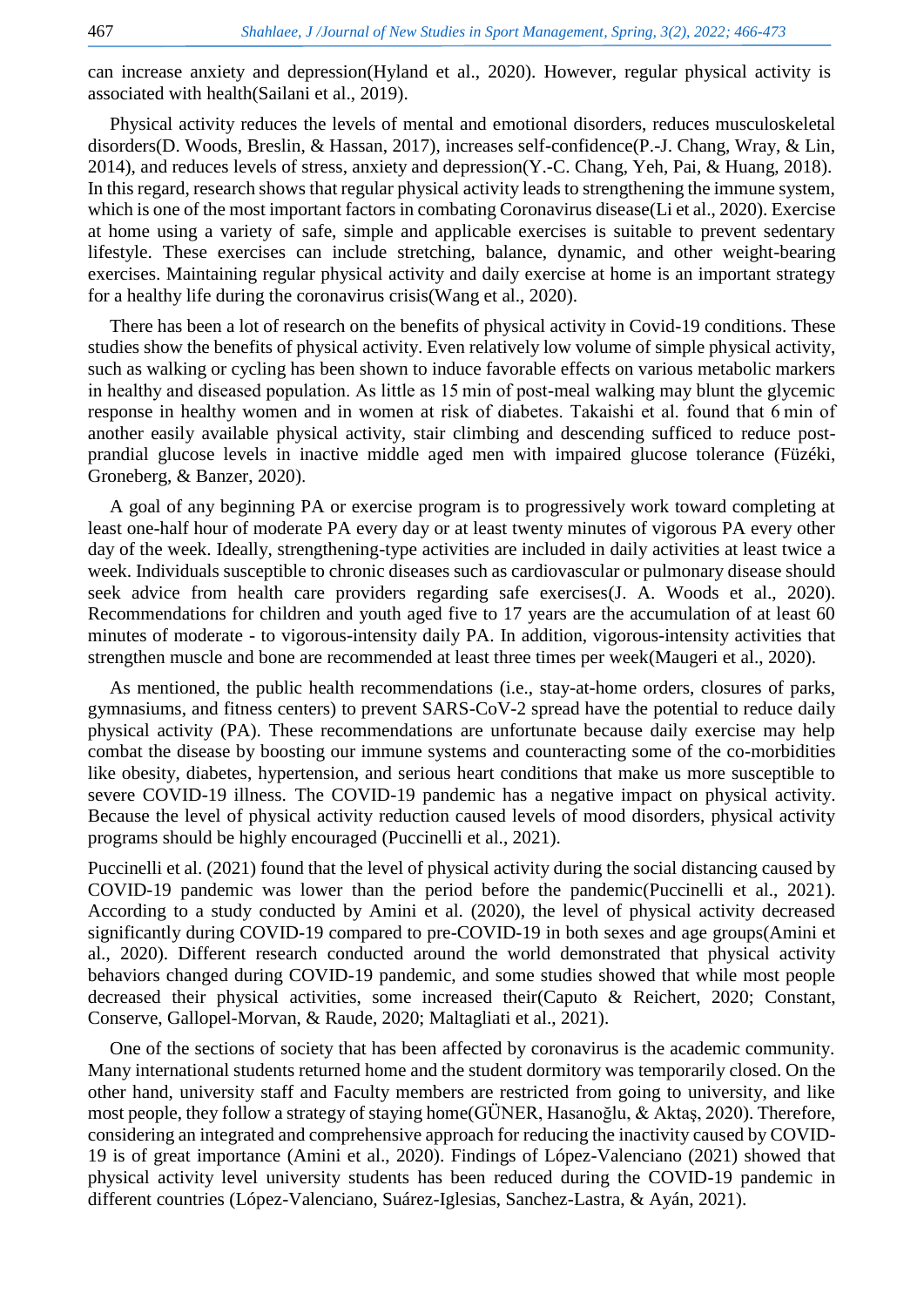Faculty members of Allameh Tabatabai University, like many faculty members in other countries, follow this strategy to prevent the spread of coronavirus. In this global crisis, universities are offering online classes for students. But as mentioned, this can lead to inactivity among university faculty members. Therefore, it is necessary to measure the amount of physical activity and provide proper recommendations. Because the changes in work environment and life style have negative effects on professors' well-being and health during the distance teaching [\(Almhdawi et al., 2021\)](#page-5-6), considering their physical activity level during COVID-19 pandemic can be assessed as a problem. Therefore, to achieve the research objectives, this study was conducted to measure the level of physical activity of the faculty members of Allameh Tabatabai University in Iran.

#### **Methodology**

The present study is an applied research in terms of nature and purpose, in view point of the type of data search is quantitative, and from the aspect of data analysis method is descriptive that data collection was done in the field. The statistical population of this study includes all faculty members of Allameh Tabatabai University (N=670). This questionnaire was online and was sent to all faculty members through the University Vice Chancellor for Research. Within a month, the questionnaires were completed. According to Morgan's table, 284 correct questionnaires were selected through random sampling and analyzed. Data were collected using a researcher-developed 21-item questionnaire based on the International Physical Activity Questionnaire (IPAQ) on analysis of physical activity of university faculty members in coronavirus conditions. All items are operationalized with a five-point Likert scale (strongly disagree= 1, completely agree= 5). After confirming the content validity of the questionnaire by experts, the researchers collected quantitative data. The questionnaire included questions about intense and moderate physical activity, people's awareness of the benefits of physical activity, and their motivation to engage in physical activity. In order to evaluate the reliability of internal consistency and its stability, Cronbach's alpha index was used in a preliminary study (including 30 people) that the alpha value for the whole questionnaire was 0.779, which this coefficient was confirmed again after complete collection of questionnaires. In order to analyze the research data, demographic data and a questionnaire were first examined using descriptive statistical methods. In the inferential statistics section, the data distribution was tested using the Kolmogrov-Smirnov test. Then T-test, were used to answer the research hypotheses. Research data were analyzed using SPSS24 software.

#### **Results**

Description of the demographic information of the research sample showed that 25% were female (60 people). 75% were male (180 people), and also respondents were mostly in the age group of 36 to 40 years with 41.3% (99 people). 28% of respondents had regular exercise and 72% of respondents did not exercise regularly.

| Gender | <b>Frequency</b><br>number | <b>Frequency percentage</b> |
|--------|----------------------------|-----------------------------|
| Male   | 60                         | 25                          |
| Female | 180                        | 75                          |
| Total  | 240                        | 100                         |

**Table 1.** Description of the demographic information

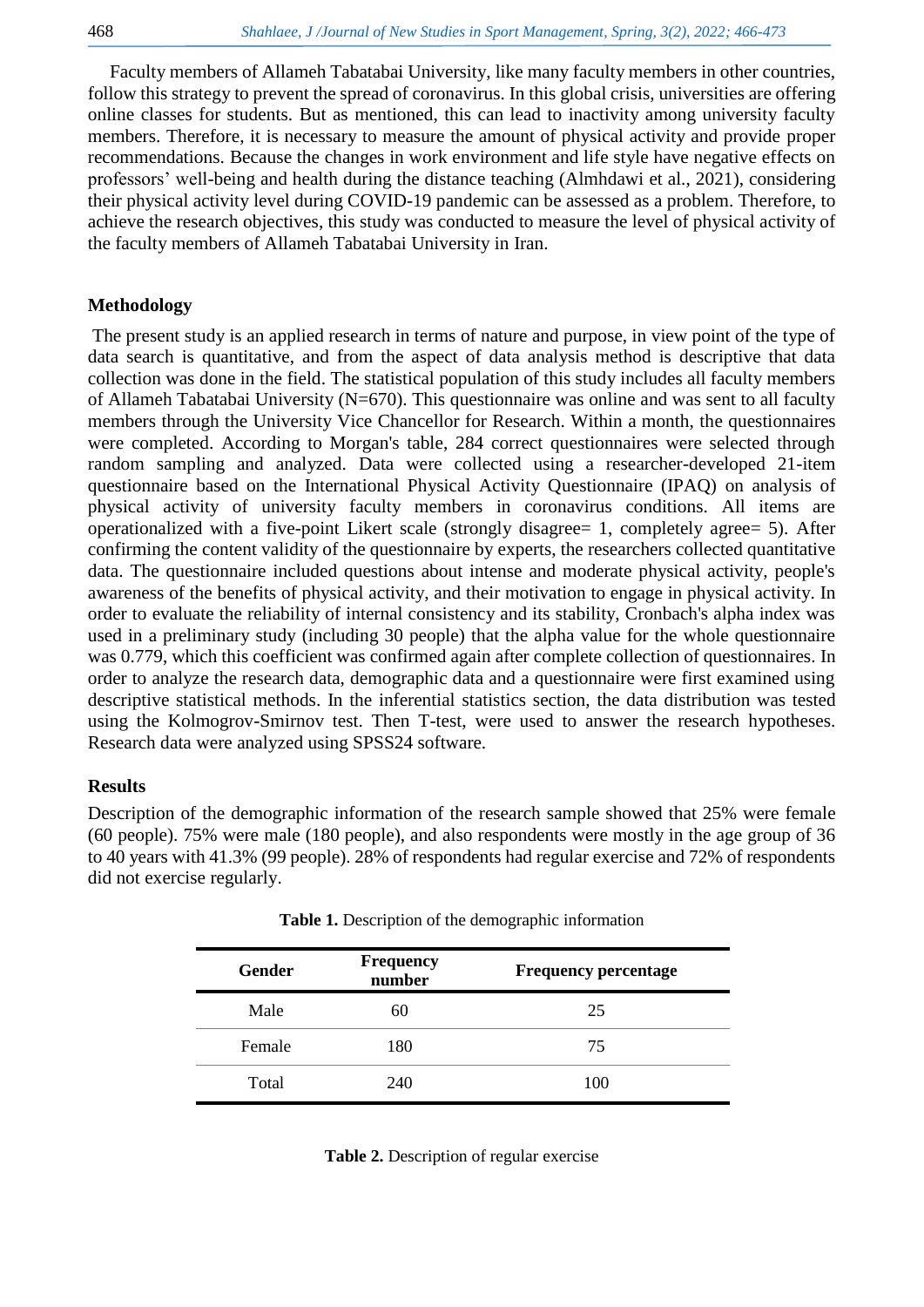|                    | <b>Activity history</b>      | <b>Frequency</b><br>number | <b>Frequency percentage</b>                                                                             |                     |
|--------------------|------------------------------|----------------------------|---------------------------------------------------------------------------------------------------------|---------------------|
|                    | physical activities          | 68                         | 28                                                                                                      |                     |
| The<br>showed that | Lack of physical<br>activity | 172                        | 72                                                                                                      | findings<br>faculty |
| members            |                              |                            |                                                                                                         | did<br>not          |
|                    |                              |                            | engage in strenuous physical activity during the coronavirus, such as heavy lifting, digging, aerobics, |                     |

engage in strenuous physical activity during the coronavirus, such as heavy lifting, digging, aerobics, brisk cycling, soccer, and regular running for more than an hour during the day (table 3).

**Table 3.** One Sample T-test for Intense physical activity

| Variables                       |          | df  | $Sig. (2-tailed)$ | Mean<br><b>Difference</b> | 95% confidence interval<br>Low limit High limit |         |
|---------------------------------|----------|-----|-------------------|---------------------------|-------------------------------------------------|---------|
| Intense<br>physical<br>activity | $-27.74$ | 239 | $0.001\,$         | $-1.23$                   | $-1.23$                                         | $-1.15$ |

Also the findings showed that faculty members did not engage in moderate physical activity during the coronavirus, Such as carrying light loads, medium speed cycling or volleyball, for more than an hour during the day (table 4).

| Variables                     |          | df  | $Sig. (2-tailed)$ | <b>Mean</b><br><b>Difference</b> | 95% confidence<br>interval<br>Low limit High limit |         |
|-------------------------------|----------|-----|-------------------|----------------------------------|----------------------------------------------------|---------|
| moderate<br>physical activity | $-17.32$ | 239 | 0.003             | $-0.95$                          | $-0.84$                                            | ۰<br>05 |

**Table 4.** One Sample T-test for moderate physical activity

As observed, during the coronavirus period, university faculty members did not engage in regular exercise, and this can lead to inactivity in these individuals. The researcher-made questionnaire included questions about awareness of the benefits of exercise during the coronavirus period, to get information about increasing sports information of university faculty members. Table 5 shows faculty members' awareness of the benefits of exercise.

**Table 5.** One Sample T-test for faculty members' awareness

| <b>Variables</b>                 |       | df  | $Sig. (2-tailed)$ | <b>Mean</b><br><b>Difference</b> | 95% confidence interval<br>Low limit High limit |      |
|----------------------------------|-------|-----|-------------------|----------------------------------|-------------------------------------------------|------|
| faculty<br>members'<br>awareness | 16.82 | 239 | 0.001             | 0.75                             | 0.66                                            | 0.84 |

According to the information in Table 5, it can be said that because the upper and lower limits are positive, then the population average in that variable is more than the test value. In fact, university faculty members have learned more about the benefits of regular physical activity during the coronavirus crisis.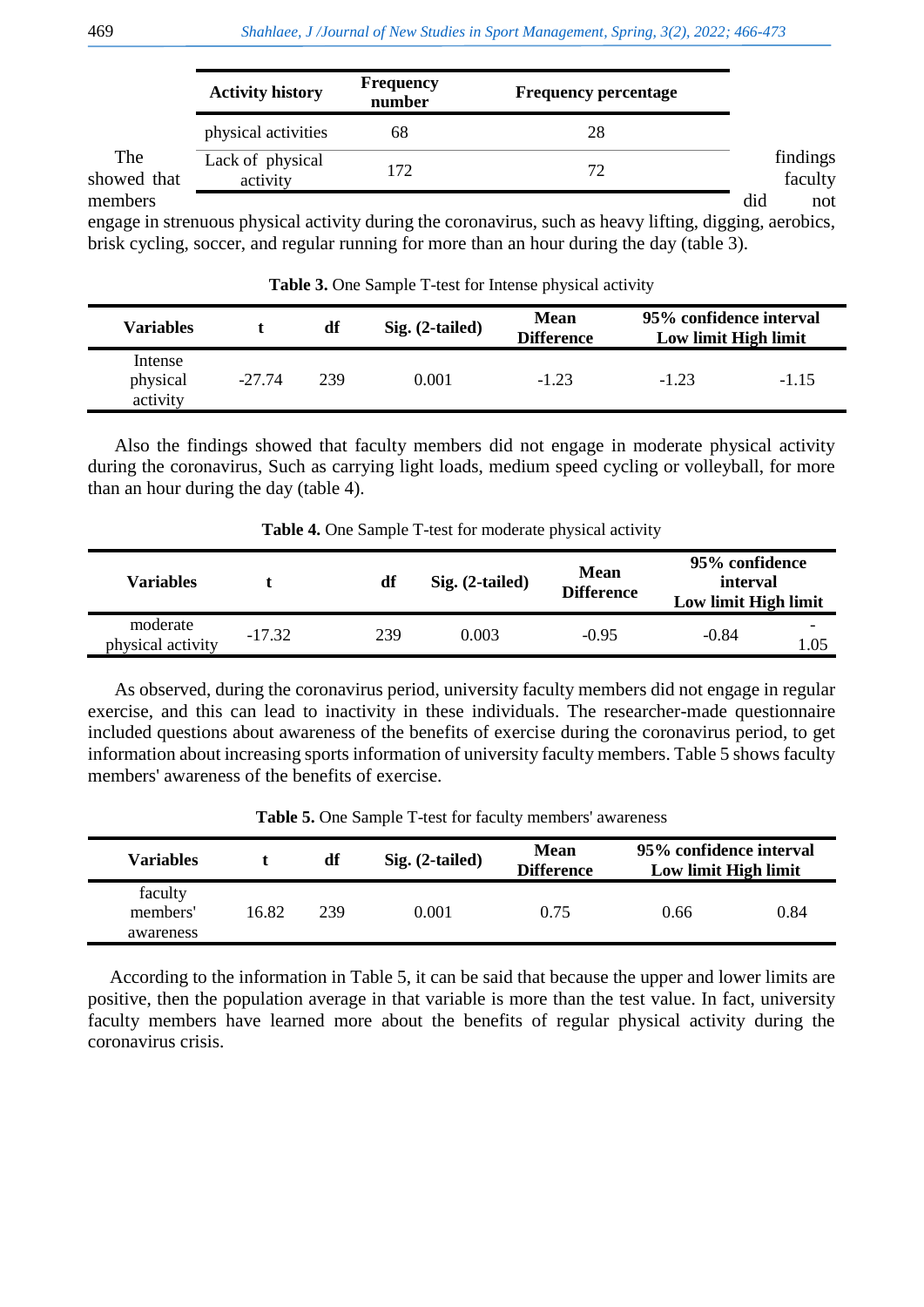#### **Discussion and Conclusion**

Due to the prevalence of coronavirus in different countries and the fact that this issue has become the most important health issue in the eyes of the World Health Organization, various researches in relevant fields have been on the agenda of researchers and researchers.

In this regard, various researches in the field of sports and health have been conducted to determine the impact of exercise and physical activity on this epidemic. Research in the field of sports and health shows that physical activity is highly associated with limiting human health-related injuries due to the epidemic of coronavirus [\(Li et al., 2020\)](#page-6-7). Encouraging or mandating that people should remain within their homes with discontinued daily life activities may unintentionally increase sedentary behavior, decrease general PA, and inflict negative health consequences. Decreased PA will lower mechanical load, metabolic rate, and energy expenditure, which may result in a decline in physical fitness and an energy surplus. All are well-known risk-factors for future disease manifestations, imposing further economic burden on tomorrow's society[\(Jakobsson, Malm, Furberg, Ekelund, &](#page-6-16)  [Svensson, 2020\)](#page-6-16). Maintaining regular PA during self-isolation is important for the prevention of future chronic health conditions due to a sedentary lifestyle. During crises, functional medical care and vital societal services are of the highest priority. To prevent additional physical and mental distress, governments, public health authorities, and the public itself should care also for maintaining PA during the COVID-19 pandemic.

Physical activity contributes to the reduction of overall cardiovascular risks, lowering both systolic and diastolic blood pressure and remodeling left ventricular hypertrophy[\(Hegde & Solomon, 2015\)](#page-6-17). PA has also well- known positive effects on metabolic syndrome and insulin sensitivity. Therefore, one can assume that active individuals compared to sedentary people should have better control on high-risk comorbidities that increase susceptibility to severe COVID-19. There are still, however, open questions regarding PA and COVID‐ 19 predisposition. Firstly, some reports highlighted that, while moderate–intensity exercise is beneficial for the immune system, single bouts of prolonged exercise can lead to immune suppression (eg, impairment of type I and II cytokine balance) in the hours and days following exercise, which may lead to higher infection risk[\(Simpson, Kunz, Agha, &](#page-6-18)  [Graff, 2015\)](#page-6-18).

These views have been recently challenged by others, suggesting that PA, including highintensity training, may also be beneficial and does not lead to clinically relevant immune suppression. Secondly, PA effect on ACE2 receptor modulation is reported, especially in animal studies; clinical consequences on angiotensin‐ related pathways, however, are still unclear in humans[\(Nunes-Silva et](#page-6-19)  [al., 2017\)](#page-6-19).

Sports medicine research shows that with physical activity, active muscles produce chemicals that improve immune function, which in turn reduces the rate of infections and inflammation [\(Khoramipour et al., 2021\)](#page-6-20).

Physical activity is a powerful preventative and therapeutic intervention for the most common chronic conditions that reduces the risk of severe infections. The effect of physical activity on the prevention and treatment of anxiety and depression can be beneficial during a coronavirus crisis. Physical activity also increases the effectiveness of vaccines, so an active lifestyle will continue to be associated with each stage of the epidemic[\(Ainsworth & Li, 2020\)](#page-5-7). According to worldwide research, about 23% of men and 32% of women are at risk for coronavirus disease, severe coronavirus infections, and stress-related psychological symptoms. However, staying home for long periods of time can lead to decreased physical activity and increased sedentary behaviors that negatively affect immune function and increase the risk of developing chronic diseases. Given the current situation, research on physical activity and coronavirus is a global health need. In this regard, research related to physical activity can cover a wide range of basic sciences. Among the many research needs, the present study focused on analyzing the level of physical activity of faculty members of Allameh Tabatabai University.

The results of this study show that the faculty members of the university do not have intense and moderate activities and their participation in sports activities is very low and this issue is very worrying. Because these people have been teaching online for long hours and are sedentary under coronavirus conditions, it is necessary to consider exercise and physical activity programs for them.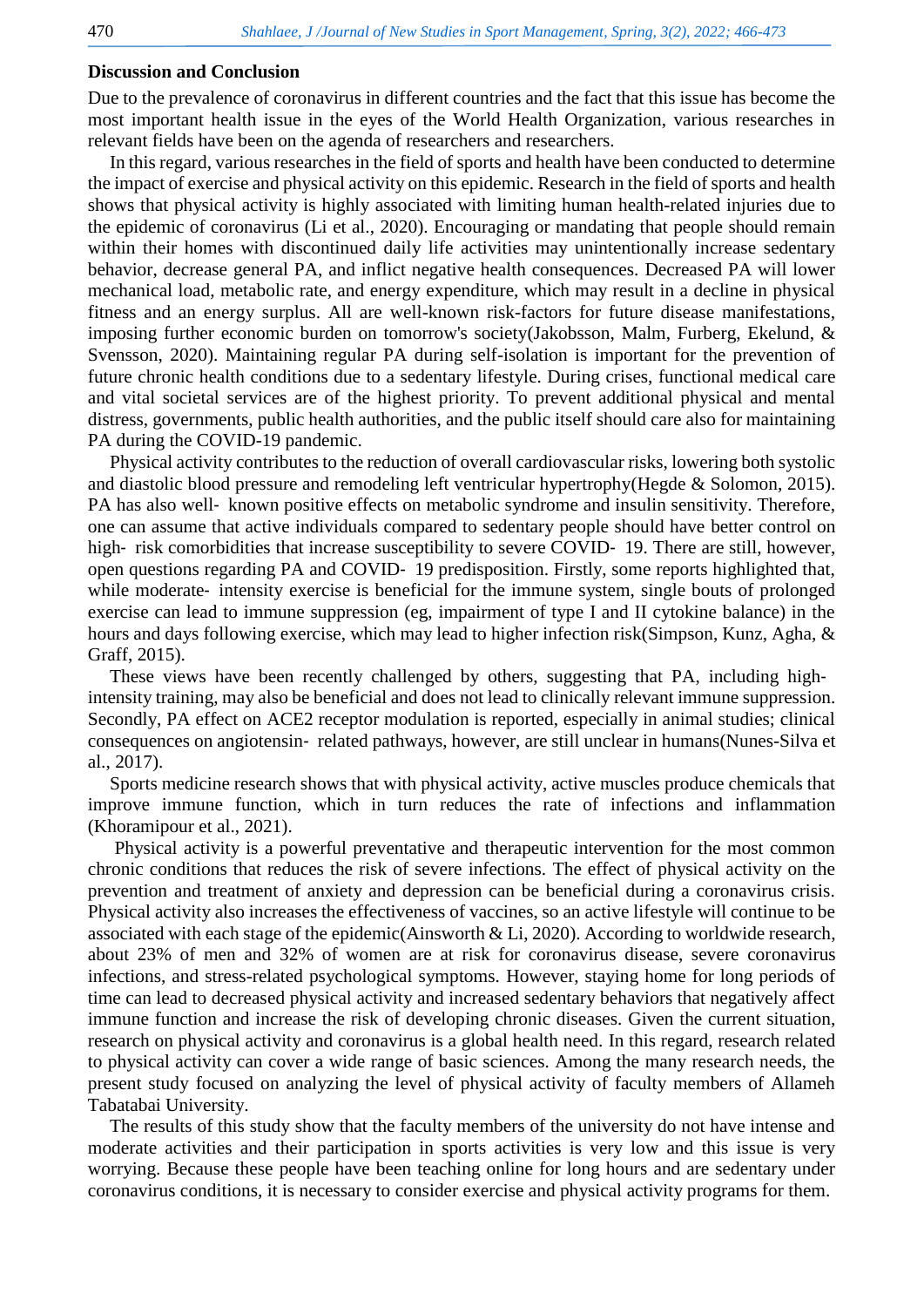The results of this study also showed that there was no significant difference between the statistical sample in terms of gender in intense physical activity, while there was a significant difference in moderate activity between females and males and according to the results, females were more active than males, more research is needed in this regard. Females may consider working at home as a physical activity, although scientifically, working at home is not a physical activity; physical activity is an activity in which the heart rate increases and sweating occurs.

The findings also showed that intense physical activity did not differ significantly in any of the age groups, in other words, there was no significant difference between the statistical samples in different age groups. However, regarding moderate physical activity, the findings showed that there was a significant difference between the statistical sample and faculty members less than 35 years old had more moderate physical activity. This group includes a total of 24% of the statistical sample of this study. This has been proven many times in various researches. Unfortunately, sedentary lifestyle is more common among middle-aged and elderly people, so it is necessary to design and implement physical activity programs for this group.

On the other hand, the results of this study showed that the general knowledge and awareness of university faculty members about the benefits of exercising during the coronavirus period has increased. In other words, the statistical population of the research has turned its attention to physical activity and has obtained information in the field of physical activity and health, which is very satisfying. Because increasing people's knowledge about physical activity causes them to participate in physical activity. Other results of this study showed that university faculty members tend to participate in physical activities in post-corona conditions. Therefore, it is necessary to design sports programs and physical activity for the faculty members of the university.

In a general conclusion, it can be said that the faculty members of Allameh Tabatabai University in the conditions and era of coronavirus did not have intense and moderate physical activities and did not participate in physical activities. However, their knowledge and awareness of the benefits of sports has increased and their willingness to participate in physical activities has increased in postcorona situations. Due to the existence of uncontrollable intervention variables in research, more research is needed and generalization of results should be done with caution.

### **Acknowledgments**

We are grateful to all faculty members and participants helped us in this research.

#### **References**

- <span id="page-5-1"></span>Abukabda, A. B., & Razzaque, M. S. (2021). COVID-19 pandemic: Impacts of social lockdown on nutritional health and beyond. *Advances in Human Biology, 11*(1), 3.
- <span id="page-5-7"></span>Ainsworth, B. E., & Li, F. (2020). Physical activity during the coronavirus disease-2019 global pandemic. *Journal of sport and health science, 9*(4), 291.
- <span id="page-5-6"></span>Almhdawi, K. A., Alazrai, A., Obeidat, D., Altarifi, A. A., Oteir, A. O., Aljammal, A. H., . . . Almousa, K. M. (2021). Healthcare students' mental and physical well-being during the COVID-19 lockdown and distance learning. *Work*(Preprint), 1-8.
- <span id="page-5-4"></span>Amini, H., Isanejad, A., Chamani, N., Movahedi-Fard, F., Salimi, F., Moezi, M., & Habibi, S. (2020). Physical activity during COVID-19 pandemic in the Iranian population: A brief report. *Heliyon, 6*(11), e05411.
- <span id="page-5-5"></span>Caputo, E. L., & Reichert, F. F. (2020). Studies of physical activity and COVID-19 during the pandemic: a scoping review. *Journal of Physical Activity and Health, 17*(12), 1275-1284.
- <span id="page-5-2"></span>Chang, P.-J., Wray, L., & Lin, Y. (2014). Social relationships, leisure activity, and health in older adults. *Health Psychology, 33*(6), 516.
- <span id="page-5-3"></span>Chang, Y.-C., Yeh, T.-M., Pai, F.-Y., & Huang, T.-P. (2018). Sport activity for health!! The effects of karate participants' involvement, perceived value, and leisure benefits on recommendation intention. *International journal of environmental research and public health, 15*(5), 953.
- <span id="page-5-0"></span>Chen, P., Mao, L., Nassis, G. P., Harmer, P., Ainsworth, B. E., & Li, F. (2020). Coronavirus disease (COVID-19): The need to maintain regular physical activity while taking precautions. *Journal of sport and health science, 9*(2), 103.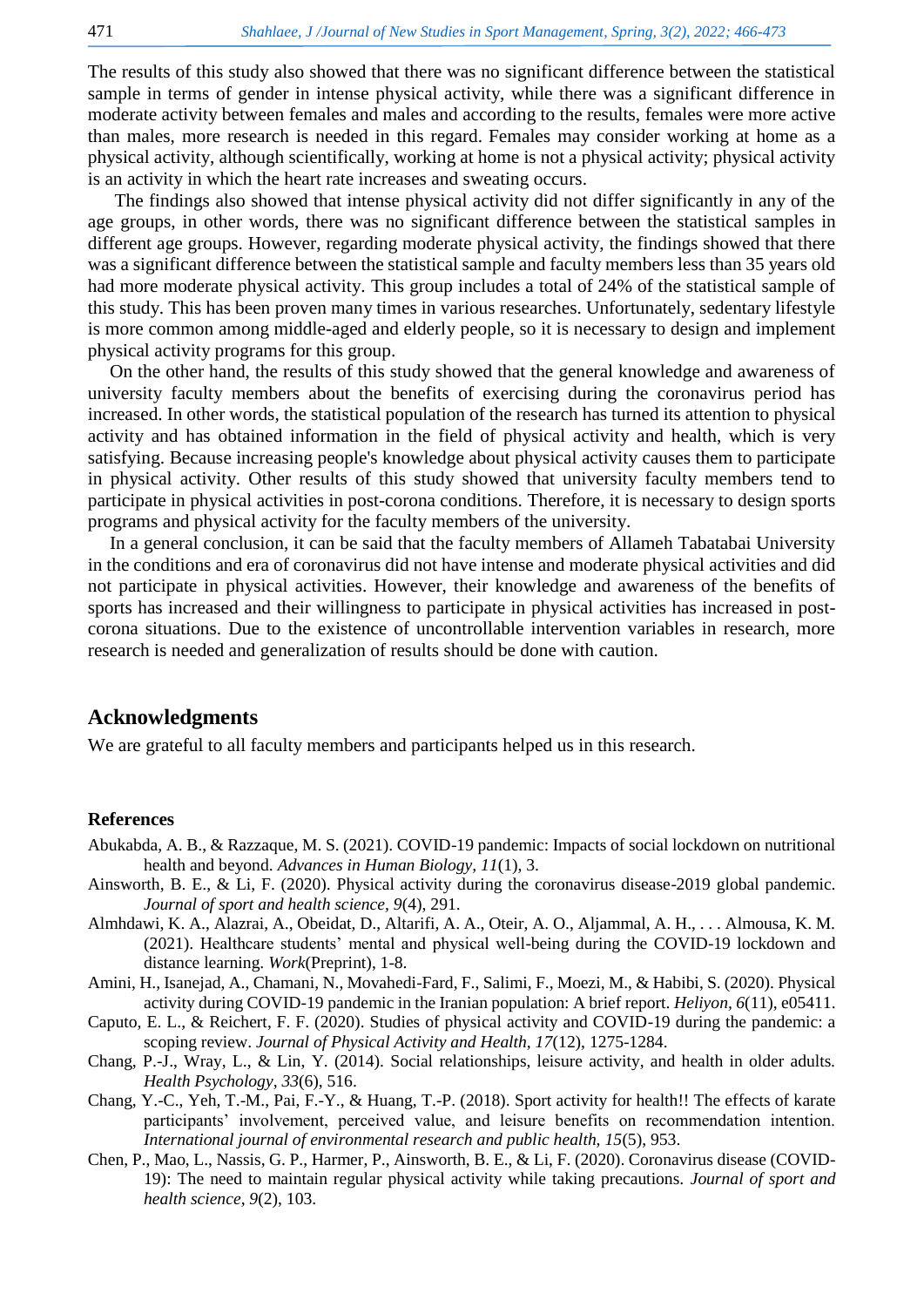- <span id="page-6-12"></span>Constant, A., Conserve, D. F., Gallopel-Morvan, K., & Raude, J. (2020). Socio-cognitive factors associated with lifestyle changes in response to the COVID-19 epidemic in the general population: results from a cross-sectional study in France. *Frontiers in psychology*, 2407.
- <span id="page-6-1"></span>Eyal, N., Lipsitch, M., & Smith, P. G. (2020). Human challenge studies to accelerate coronavirus vaccine licensure. *The Journal of infectious diseases, 221*(11), 1752-1756.
- <span id="page-6-9"></span>Füzéki, E., Groneberg, D. A., & Banzer, W. (2020). Physical activity during COVID-19 induced lockdown: recommendations. *Journal of Occupational Medicine and Toxicology, 15*(1), 1-5.
- <span id="page-6-14"></span>GÜNER, H. R., Hasanoğlu, İ., & Aktaş, F. (2020). COVID-19: Prevention and control measures in community. *Turkish Journal of medical sciences, 50*(SI-1), 571-577.
- <span id="page-6-17"></span>Hegde, S. M., & Solomon, S. D. (2015). Influence of physical activity on hypertension and cardiac structure and function. *Current hypertension reports, 17*(10), 1-8.
- <span id="page-6-4"></span>Hyland, P., Shevlin, M., McBride, O., Murphy, J., Karatzias, T., Bentall, R. P., . . . Vallières, F. (2020). Anxiety and depression in the Republic of Ireland during the COVID‐19 pandemic. *Acta Psychiatrica Scandinavica, 142*(3), 249-256.
- <span id="page-6-16"></span>Jakobsson, J., Malm, C., Furberg, M., Ekelund, U., & Svensson, M. (2020). Physical activity during the coronavirus (COVID-19) pandemic: prevention of a decline in metabolic and immunological functions. *Frontiers in Sports and Active Living*, 57.
- <span id="page-6-20"></span>Khoramipour, K., Basereh, A., Hekmatikar, A. A., Castell, L., Ruhee, R. T., & Suzuki, K. (2021). Physical activity and nutrition guidelines to help with the fight against COVID-19. *Journal of sports sciences, 39*(1), 101-107.
- <span id="page-6-7"></span>Li, G., Fan, Y., Lai, Y., Han, T., Li, Z., Zhou, P., . . . Liu, X. (2020). Coronavirus infections and immune responses. *Journal of medical virology, 92*(4), 424-432.
- <span id="page-6-15"></span>López-Valenciano, A., Suárez-Iglesias, D., Sanchez-Lastra, M. A., & Ayán, C. (2021). Impact of COVID-19 pandemic on university students' physical activity levels: an early systematic review. *Frontiers in psychology*, 3787.
- <span id="page-6-13"></span>Maltagliati, S., Carraro, A., Escriva-Boulley, G., Bertollo, M., Tessier, D., Colangelo, A., . . . Gobbi, E. (2021). Predicting Changes in Physical Education Teachers' Behaviors Promoting Physical Activity During the COVID-19 Pandemic Using an Integrated Motivational Model. *Journal of Teaching in Physical Education, 1*(aop), 1-11.
- <span id="page-6-10"></span>Maugeri, G., Castrogiovanni, P., Battaglia, G., Pippi, R., D'Agata, V., Palma, A., . . . Musumeci, G. (2020). The impact of physical activity on psychological health during Covid-19 pandemic in Italy. *Heliyon, 6*(6), e04315.
- <span id="page-6-3"></span>Narzisi, A. (2020). Handle the autism spectrum condition during Coronavirus (COVID-19) stay at home period: Ten tips for helping parents and caregivers of young children: Multidisciplinary Digital Publishing Institute.
- <span id="page-6-19"></span>Nunes-Silva, A., Rocha, G. C., Magalhaes, D. M., Vaz, L. N., Salviano de Faria, M. H., & Simoes e Silva, A. C. (2017). Physical exercise and ACE2-angiotensin-(1-7)-mas receptor axis of the renin angiotensin system. *Protein and peptide letters, 24*(9), 809-816.
- <span id="page-6-0"></span>Pokhrel, S., & Chhetri, R. (2021). A literature review on impact of COVID-19 pandemic on teaching and learning. *Higher Education for the Future, 8*(1), 133-141.
- <span id="page-6-11"></span>Puccinelli, P. J., da Costa, T. S., Seffrin, A., de Lira, C. A. B., Vancini, R. L., Nikolaidis, P. T., . . . Andrade, M. S. (2021). Reduced level of physical activity during COVID-19 pandemic is associated with depression and anxiety levels: an internet-based survey. *BMC Public Health, 21*(1), 1-11.
- <span id="page-6-5"></span>Sailani, M. R., Halling, J. F., Møller, H. D., Lee, H., Plomgaard, P., Pilegaard, H., . . . Regenberg, B. (2019). Lifelong physical activity is associated with promoter hypomethylation of genes involved in metabolism, myogenesis, contractile properties and oxidative stress resistance in aged human skeletal muscle. *Scientific reports, 9*(1), 1-11.
- <span id="page-6-18"></span>Simpson, R. J., Kunz, H., Agha, N., & Graff, R. (2015). Exercise and the regulation of immune functions. *Progress in molecular biology and translational science, 135*, 355-380.
- <span id="page-6-2"></span>Stockwell, S., Trott, M., Tully, M., Shin, J., Barnett, Y., Butler, L., . . . Smith, L. (2021). Changes in physical activity and sedentary behaviours from before to during the COVID-19 pandemic lockdown: a systematic review. *BMJ Open Sport & Exercise Medicine, 7*(1), e000960.
- <span id="page-6-8"></span>Wang, J., Liao, Y., Wang, X., Li, Y., Jiang, D., He, J., . . . Xia, J. (2020). Incidence of novel coronavirus (2019nCoV) infection among people under home quarantine in Shenzhen, China. *Travel medicine and infectious disease, 37*, 101660.
- <span id="page-6-6"></span>Woods, D., Breslin, G., & Hassan, D. (2017). A systematic review of the impact of sport-based interventions on the psychological well-being of people in prison. *Mental Health and Physical Activity, 12*, 50-61.